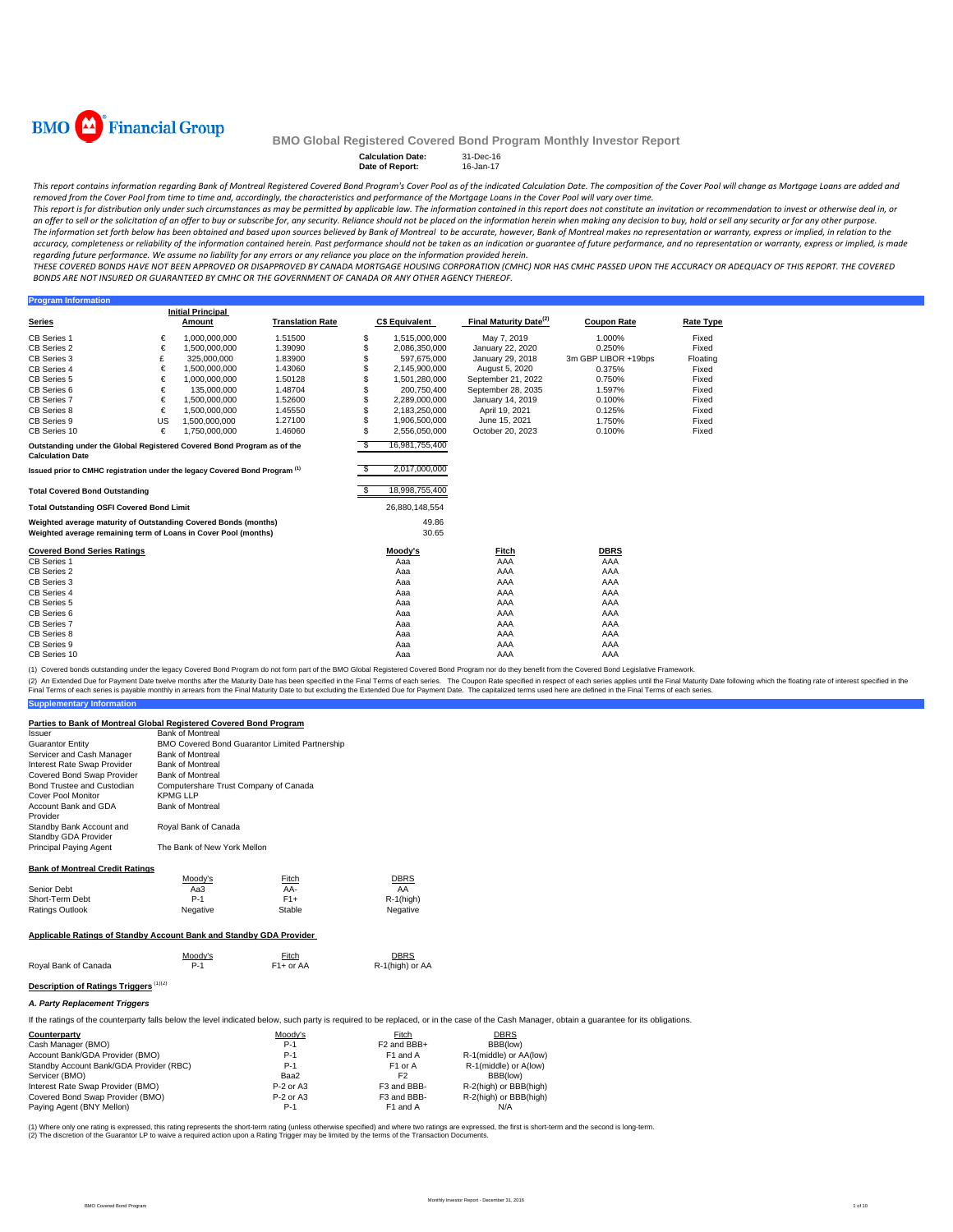

| $\sim$ giotoroa oo roroa pona riogi |           |
|-------------------------------------|-----------|
| <b>Calculation Date:</b>            | 31-Dec-16 |
| Date of Report:                     | 16-Jan-17 |
|                                     |           |

## *B. Summary of Specific Rating Trigger Actions*

I) The following actions are required if the Cash Manager (BMO) undergoes a downgrade below the stipulated rating:

|                                                                                                                                                                                                                                                                                                                                                                                               | Moody's                                  | Fitch                                             | <b>DBRS</b>                                                |
|-----------------------------------------------------------------------------------------------------------------------------------------------------------------------------------------------------------------------------------------------------------------------------------------------------------------------------------------------------------------------------------------------|------------------------------------------|---------------------------------------------------|------------------------------------------------------------|
| a) The Servicer will be required to direct amounts received<br>directly into the GDA Account (or Standby GDA Account if<br>applicable) within 2 Canadian business days and the Cash<br>Manager shall immediately remit any funds held at such<br>time for or on behalf of the Guarantor directly into the GDA<br>Account                                                                      | $P-1$                                    | F1 or A                                           | R-1(middle) or AA(low)                                     |
| II) The following actions are required if the Servicer (BMO) undergoes a downgrade below the stipulated rating:                                                                                                                                                                                                                                                                               |                                          |                                                   |                                                            |
|                                                                                                                                                                                                                                                                                                                                                                                               | Moody's                                  | Fitch                                             | <b>DBRS</b>                                                |
| a) The Servicer will be required to direct amounts received<br>to the Cash Manager, or GDA as applicable                                                                                                                                                                                                                                                                                      | $P-1$                                    | F1 or A                                           | R-1(middle) or BBB(low)                                    |
| III) The Swap Provider is required to transfer credit support or transfer all of its rights and obligations to a replacement third party, or to obtain a<br>quarantee of its rights and obligations from a third party, if the Swap Provider undergoes a downgrade below the stipulated rating:                                                                                               |                                          |                                                   |                                                            |
| a) Interest Rate Swap Provider<br>b) Covered Bond Swap Provider                                                                                                                                                                                                                                                                                                                               | $Mody's^{(3)}$<br>P-1 or A2<br>P-1 or A2 | Fitch<br>F1 and A<br>F <sub>1</sub> and A         | DBRS<br>R-1(middle) or A (high)<br>R-1(middle) or A (high) |
| IV) The following actions are required if the Issuer (BMO) undergoes a downgrade below the stipulated rating:                                                                                                                                                                                                                                                                                 |                                          |                                                   |                                                            |
| a) Mandatory repayment of the Demand Loan                                                                                                                                                                                                                                                                                                                                                     | Moody's<br>N/A                           | <b>Fitch</b><br>F <sub>2</sub> or BB <sub>H</sub> | <b>DBRS</b><br>N/A                                         |
| b) Cashflows will be exchanged under the Covered Bond<br>Swap Agreement (to the extent not already taking place)                                                                                                                                                                                                                                                                              | Baa1                                     | BBB+                                              | BBB(high)                                                  |
| c) Transfer of title to Loans to Guarantor <sup>(4)</sup>                                                                                                                                                                                                                                                                                                                                     | A <sub>3</sub>                           | BBB-                                              | BBB(low)                                                   |
| <b>Events of Defaults &amp; Test Compliance</b>                                                                                                                                                                                                                                                                                                                                               |                                          |                                                   |                                                            |
| Asset Coverage Test (C\$ Equivalent of Outstanding<br>Covered Bond < Adjusted Aggregate Asset Amount)                                                                                                                                                                                                                                                                                         |                                          | Pass                                              |                                                            |
| <b>Issuer Event of Default</b>                                                                                                                                                                                                                                                                                                                                                                |                                          | No                                                |                                                            |
| Guarantor LP Event of Default                                                                                                                                                                                                                                                                                                                                                                 |                                          | No                                                |                                                            |
| (3) If no short term rating exists, then A1                                                                                                                                                                                                                                                                                                                                                   |                                          |                                                   |                                                            |
| (4) The transfer of registered title to the Loans to the Guarantor may be deferred if (A) satisfactory assurances are provided to the Guarantor and the Bond Trustee by The Office of the<br>authority having jurisdiction over the Seller permitting registered title to the Loans to remain with the Seller until such time as (i) the Loans are to be sold or otherwise disposed of by the |                                          |                                                   |                                                            |

(3) If no short term rating exists, then A1<br>(4) The transfer of registered title to the Lalans to the Guarantor may be deferred if (A) satisfactory assurances are provided to the Guarantor and the Bond Trustee by The Offic

| (Applicable to Hard Bullet Covered Bonds) |                        |       |                                         |  |
|-------------------------------------------|------------------------|-------|-----------------------------------------|--|
| <b>Pre-Maturity Required Ratings</b>      | 100 <sub>1</sub><br>∼- | Fitch | DBRS <sup>(*</sup><br>A(high) or A(low) |  |

Following a breach of the Pre-Maturity test in respect of a Series of Hard Bullet Covered Bonds, and unless the Pre-Maturity Liquidity Ledger is otherwise funded from the other sources, the<br>Partnership shall offer to sell

(1) In the case of DBRS, if Final Maturity Date is within six months of the Pre-Maturity Test Date, then A(high), otherwise A(low).

| <b>Reserve Fund</b>                                                           |                |             |                                      |
|-------------------------------------------------------------------------------|----------------|-------------|--------------------------------------|
| <b>Reserve Fund Required Amount Ratings</b><br>Senior<br>Short Term           | Moody's<br>P-' | Fitch<br>F1 | <b>DBRS</b><br>A(low)<br>R-1(middle) |
| Are the ratings of the Issuer below the Reserve Fund Required Amount Ratings? |                | No          |                                      |

If the ratings of the Issuer fall below the Reserve Fund Required Amount Ratings, then the Guarantor shall credit or cause to be credited to the Reserve Fund funds up to an amount equal to the Reserve Fund Required Amount.

Reserve Fund Required Amount: Nil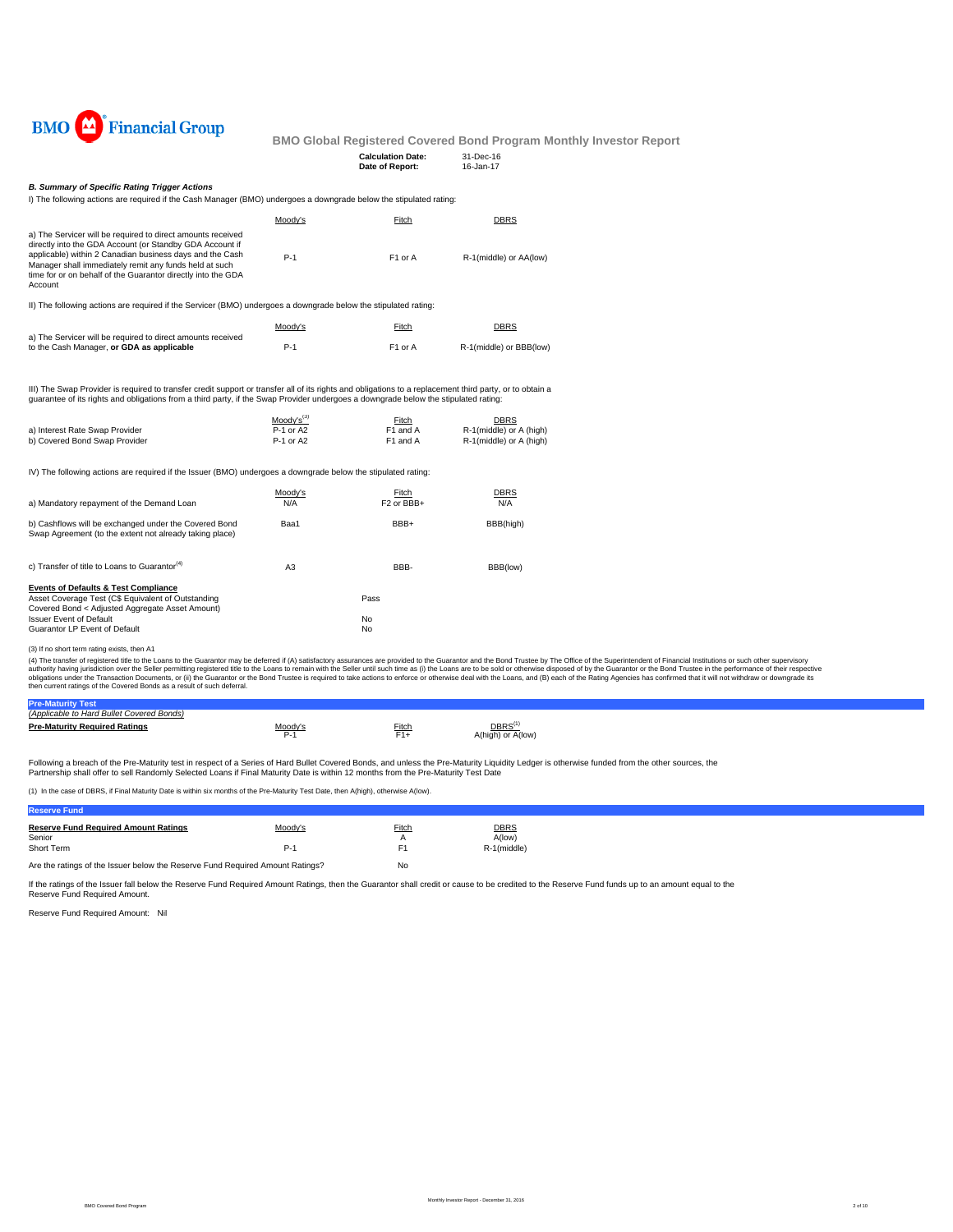

|                                                                                                                                                                                                                                                                                                                                                                                               |    | <b>Calculation Date:</b><br>Date of Report:       | 31-Dec-16<br>16-Jan-17                          |                |                                  |  |
|-----------------------------------------------------------------------------------------------------------------------------------------------------------------------------------------------------------------------------------------------------------------------------------------------------------------------------------------------------------------------------------------------|----|---------------------------------------------------|-------------------------------------------------|----------------|----------------------------------|--|
| <b>Asset Coverage Test</b>                                                                                                                                                                                                                                                                                                                                                                    |    |                                                   |                                                 |                |                                  |  |
| <b>C\$ Equivalent of Outstanding Covered Bonds</b>                                                                                                                                                                                                                                                                                                                                            | s  | 16,981,755,400                                    |                                                 |                |                                  |  |
| $A^{(1)}$ = Lesser of (i) Sum of LTV adjusted outstanding principal balance and (ii)<br>Sum of Asset percentage adjusted outstanding principal balance                                                                                                                                                                                                                                        | S  | 20,778,460,110                                    |                                                 | A (i)          | 22,222,951,989                   |  |
| $B =$ Principal receipts not applied                                                                                                                                                                                                                                                                                                                                                          |    |                                                   |                                                 | A (ii)         | 20,778,460,110                   |  |
| $C = Cash$ capital contributions<br>$D =$ Substitution assets<br>$E =$ (i) Reserve fund balance<br>(ii) Pre - Maturity liquidity ledger balance<br>$F =$ Negative carry factor calculation<br>Total: $A + B + C + D + E - F$                                                                                                                                                                  |    | 20,778,460,110                                    | Asset Percentage<br>Maximum Asset<br>Percentage | 93.5%<br>95.0% |                                  |  |
| <b>Asset Coverage Test Pass/Fail</b><br>(1) Market Value as determined by adjusting, not less than quarterly, the Original Market Value utilizing the Indexation Methodology (see Appendix for details) for subsequent price developments.                                                                                                                                                    |    | Pass                                              |                                                 |                |                                  |  |
| <b>Valuation Calculation</b>                                                                                                                                                                                                                                                                                                                                                                  |    |                                                   |                                                 |                |                                  |  |
| <b>Trading Value of Covered Bonds</b>                                                                                                                                                                                                                                                                                                                                                         | \$ | 17,055,661,546                                    |                                                 |                |                                  |  |
| A = Lesser of i) Present value of outstanding loan balance of Performing Eligible<br>Loans <sup>(1)</sup> and ii) 80% of Market Value <sup>(2)</sup> of properties securing Performing Eligible<br>Loans, net of adjustments                                                                                                                                                                  |    | 22,284,801,539                                    |                                                 | A(i)           |                                  |  |
| $B =$ Principal receipts up to calculation date not otherwise applied<br>$C =$ Cash capital contributions<br>D = Trading Value of any Substitute Assets<br>$E =$ (i) Reserve Fund Balance, if applicable<br>(ii) Pre - Maturity liquidity ledger balance<br>F = Trading Value of Swap Collateral                                                                                              |    |                                                   |                                                 | A (ii)         | 22,284,801,539<br>38,767,562,278 |  |
| Total: $A + B + C + D + E + F$                                                                                                                                                                                                                                                                                                                                                                | s  | 22.284.801.539                                    |                                                 |                |                                  |  |
| (1) Present value of expected future cash flows of Loans using current market interest rates offered to BMO clients. The effective weighted average rate used for discounting is 2.49%.<br>(2) Market Value as determined by adjusting, not less than quarterly, the Original Market Value utilizing the Indexation Methodology (see Appendix for details) for subsequent price developments. |    |                                                   |                                                 |                |                                  |  |
| <b>Intercompany Loan Balance</b>                                                                                                                                                                                                                                                                                                                                                              |    |                                                   |                                                 |                |                                  |  |
| Guarantee Loan<br>Demand Loan<br>Total                                                                                                                                                                                                                                                                                                                                                        |    | 18,175,682,204<br>4,162,473,973<br>22,338,156,177 |                                                 |                |                                  |  |
| <b>Cover Pool Losses</b>                                                                                                                                                                                                                                                                                                                                                                      |    |                                                   |                                                 |                |                                  |  |
| <b>Write Off Amounts</b><br>Period end                                                                                                                                                                                                                                                                                                                                                        |    | Loss Percentage (Annualized)                      |                                                 |                |                                  |  |

| December 31, 2016               | \$0                              | 0.00%           |
|---------------------------------|----------------------------------|-----------------|
|                                 |                                  |                 |
| <b>Cover Pool Flow of Funds</b> |                                  |                 |
|                                 | <b>Current Month</b>             | Previous Month  |
| Cash Inflows *                  |                                  |                 |
| Principal receipts              | 769,723,362                      | 2,592,576,406   |
| Proceeds for sale of Loans      |                                  |                 |
| <b>Revenue Receipts</b>         | 47,073,716                       | 47,981,801      |
| <b>Swap Receipts</b>            | 7,710,754                        | 6,570,708       |
| Cash Capital Contribution       |                                  |                 |
| Advances of Intercompany Loans  | $\sim$                           |                 |
| Guarantee Fee                   | $\sim$                           | ٠               |
| <b>Cash Outflows</b>            |                                  |                 |
| Swap Payment                    |                                  |                 |
| Intercompany Loan interest      | (31, 324, 833)                   | (29, 228, 801)  |
| Intercompany Loan principal     | $(769, 723, 362)$ <sup>(1)</sup> | (1,575,985,735) |
| Intercompany Loan repayment     |                                  |                 |
| Mortgage Top-up Settlement      |                                  | (1,016,590,671) |
| Misc Partnership Expenses       | (97)                             | (66, 512)       |
| Profit Distribution to Partners |                                  |                 |
| Net inflows/(outflows)          | 23,459,540                       | 25, 257, 195    |

 $^{(1)}$  Includes cash settlement of \$769,723,362 to occur on January 18, 2017

| <b>Cover Pool - Summary Statistics</b>       |                         |               |
|----------------------------------------------|-------------------------|---------------|
| Asset Type                                   | Mortgages               |               |
| Previous Month Ending Balance                | 23,011,290,724          |               |
| Aggregate Outstanding Balance                | \$<br>22,239,319,714    |               |
| Number of Loans                              | 86,005                  |               |
| Average Loan Size                            | \$<br>258.582           |               |
| Number of Primary Borrowers                  | 84.600                  |               |
| Number of Properties                         | 86.005                  |               |
|                                              | Original <sup>(1)</sup> | Indexed $(2)$ |
| Weighted Average Current Loan to Value (LTV) | 62.85%                  | 52.96%        |
| Weighted Average Authorized LTV              | 69.43%                  | 58.24%        |
| Weighted Average Original LTV                | 69.43%                  |               |
| Weighted Average Seasoning                   | 20.02 (Months)          |               |
| Weighted Average Coupon                      | 2.52%                   |               |
| Weighted Average Original Term               | 50.67 (Months)          |               |
| Weighted Average Remaining Term              | 30.65 (Months)          |               |
| <b>Substitution Assets</b>                   | Nil                     |               |

<sup>(t)</sup> Value as most recently determined or assessed in accordance with the underwriting policies (whether upon origination or renewal of the Eligible Loan or subsequently thereto).<br><sup>(2)</sup> Value as determined by adjusting, n

BMO Covered Bond Program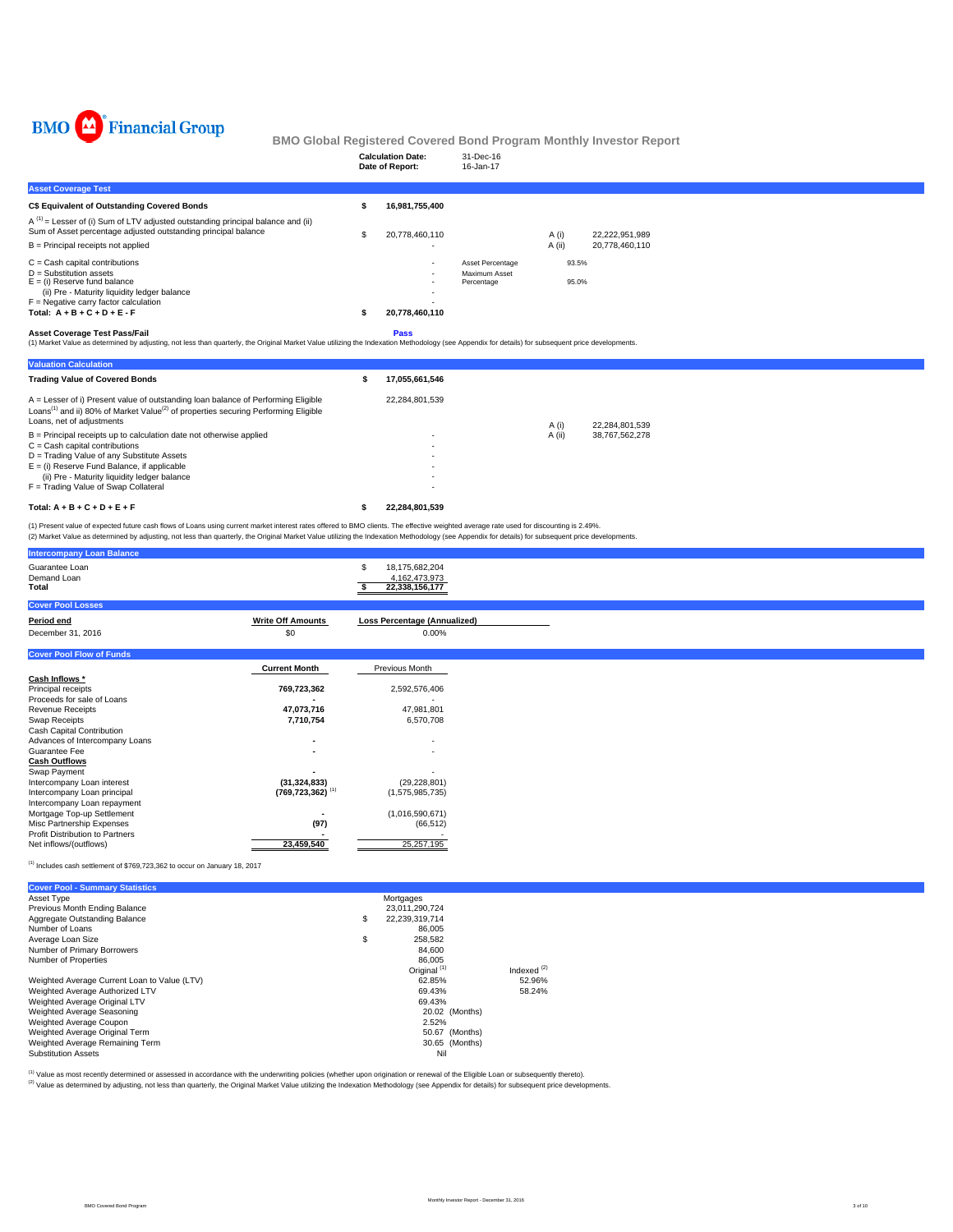

|                                                                        | <b>Calculation Date:</b><br>Date of Report: | 31-Dec-16<br>16-Jan-17 |                                                  |                      |  |
|------------------------------------------------------------------------|---------------------------------------------|------------------------|--------------------------------------------------|----------------------|--|
| <b>Cover Pool - Delinquency Distribution</b>                           |                                             |                        |                                                  |                      |  |
| <b>Aging Summary</b><br>Current and less than 30 days past due         | Number of Loans<br>85,609                   | Percentage<br>99.54    | <b>Principal Balance</b><br>22,143,145,649<br>\$ | Percentage<br>99.57  |  |
| 30 - 59 days past due                                                  | 229                                         | 0.27                   | \$<br>58,175,210                                 | 0.26                 |  |
| 60 - 89 days past due                                                  | 76                                          | 0.09                   | \$<br>21,631,131                                 | 0.10                 |  |
| 90 or more days past due                                               | 91                                          | 0.11                   | 16,367,724<br>\$                                 | 0.07                 |  |
| <b>Grand Total</b>                                                     | 86,005                                      | 100.00                 | 22,239,319,714<br>\$                             | 100.00               |  |
| <b>Cover Pool - Provincial Distribution</b>                            |                                             |                        |                                                  |                      |  |
| <b>Province</b>                                                        | Number of Loans                             | Percentage             | <b>Principal Balance</b>                         | Percentage           |  |
| Alberta                                                                | 10,229                                      | 11.89                  | \$<br>2,542,979,750                              | 11.43                |  |
| British Columbia                                                       | 13,343                                      | 15.51                  | 4,757,978,938<br>\$                              | 21.39                |  |
| Manitoba                                                               | 1,175                                       | 1.37                   | \$<br>209, 181, 413                              | 0.94                 |  |
| New Brunswick                                                          | 1,352                                       | 1.57                   | \$<br>173,894,197                                | 0.78                 |  |
| Newfoundland                                                           | 2,287                                       | 2.66                   | \$<br>391,416,282                                | 1.76                 |  |
| Northwest Territories & Nunavut                                        |                                             |                        | \$                                               |                      |  |
| Nova Scotia                                                            | 2,660                                       | 3.09                   | \$<br>476,185,118                                | 2.14                 |  |
| Ontario<br>Prince Edward Island                                        | 38,009<br>478                               | 44.19<br>0.56          | \$<br>10,368,543,383<br>\$<br>67,628,365         | 46.62<br>0.30        |  |
| Quebec                                                                 | 14,595                                      | 16.97                  | \$<br>2,871,406,000                              | 12.91                |  |
| Saskatchewan                                                           | 1,877                                       | 2.18                   | \$<br>380,106,268                                | 1.71                 |  |
| <b>Yukon Territories</b>                                               |                                             |                        |                                                  |                      |  |
| <b>Grand Total</b>                                                     | 86,005                                      | 100.00                 | \$<br>22,239,319,714                             | 100.00               |  |
| <b>Cover Pool - Credit Score Distribution</b>                          |                                             |                        |                                                  |                      |  |
| <b>Credit Score</b>                                                    | <b>Number of Loans</b>                      | Percentage             | <b>Principal Balance</b>                         | Percentage           |  |
| Less than 600 or Unavailable                                           | 3,720                                       | 4.33                   | 819,333,127<br>\$                                | 3.68                 |  |
| $600 - 650$                                                            | 4,934                                       | 5.74                   | \$<br>1,280,241,493                              | 5.76                 |  |
| 651 - 700<br>701 - 750                                                 | 12,033                                      | 13.99                  | \$<br>3,283,452,654                              | 14.76                |  |
| 751 - 800                                                              | 22,489<br>32,346                            | 26.15<br>37.61         | \$<br>6,243,424,419<br>\$<br>8,450,634,740       | 28.07<br>38.00       |  |
| 801 and Above                                                          | 10,483                                      | 12.19                  | 2,162,233,282<br>\$                              | 9.72                 |  |
| <b>Grand Total</b>                                                     | 86,005                                      | 100.00                 | $\overline{\bullet}$<br>22,239,319,714           | 100.00               |  |
| <b>Cover Pool - Rate Type Distribution</b>                             |                                             |                        |                                                  |                      |  |
| <b>Rate Type</b>                                                       | Number of Loans                             |                        | <b>Principal Balance</b>                         |                      |  |
| Fixed                                                                  | 66,020                                      | Percentage<br>76.76    | \$<br>16,365,265,846                             | Percentage<br>73.59  |  |
| Variable                                                               | 19,985                                      | 23.24                  | 5,874,053,868<br>\$                              | 26.41                |  |
| <b>Grand Total</b>                                                     | 86,005                                      | 100.00                 | 22,239,319,714<br>\$                             | 100.00               |  |
|                                                                        |                                             |                        |                                                  |                      |  |
| <b>Cover Pool - Mortgage Asset Type Distribution</b>                   |                                             |                        |                                                  |                      |  |
| <b>Mortgage Asset Type</b><br><b>Conventional Amortizing Mortgages</b> | Number of Loans<br>86,005                   | Percentage<br>100.00   | <b>Principal Balance</b><br>22,239,319,714<br>\$ | Percentage<br>100.00 |  |
| <b>Grand Total</b>                                                     | 86,005                                      | 100.00                 | 22,239,319,714<br>\$                             | 100.00               |  |
|                                                                        |                                             |                        |                                                  |                      |  |
| <b>Cover Pool - Occupancy Type Distribution</b>                        |                                             |                        |                                                  |                      |  |
| <b>Occupancy Type</b>                                                  | <b>Number of Loans</b>                      | Percentage             | <b>Principal Balance</b>                         | Percentage           |  |
| Owner Occupied                                                         | 63,891                                      | 74.29                  | \$<br>17,567,646,614                             | 78.99                |  |
| Non-Owner Occupied                                                     | 22,114                                      | 25.71                  | \$<br>4,671,673,100                              | 21.01                |  |
| <b>Grand Total</b>                                                     | 86,005                                      | 100.00                 | \$<br>22,239,319,714                             | 100.00               |  |
| <b>Cover Pool - Mortgage Rate Distribution</b>                         |                                             |                        |                                                  |                      |  |
| Mortgage Rate (%)                                                      | Number of Loans                             | Percentage             | <b>Principal Balance</b>                         | Percentage           |  |
| Less than 1.00                                                         |                                             |                        | \$                                               |                      |  |
| $1.00 - 3.99$                                                          | 85,746                                      | 99.70                  | \$<br>22,196,540,327                             | 99.81                |  |
| $4.00 - 4.49$                                                          | 139                                         | 0.16                   | \$<br>23,427,744                                 | 0.11                 |  |
| $4.50 - 4.99$                                                          | 79                                          | 0.09                   | \$<br>13, 159, 357                               | 0.06                 |  |
| $5.00 - 5.49$                                                          | 31                                          | 0.04                   | \$<br>4,775,246                                  | 0.02                 |  |
| $5.50 - 5.99$                                                          | 5                                           | 0.01                   | \$<br>608,354                                    | 0.00                 |  |
| $6.00 - 6.49$<br>$6.50 - 6.99$                                         | 5                                           | 0.01                   | \$<br>808,686<br>\$                              | 0.00                 |  |
| $7.00 - 7.49$                                                          |                                             |                        | \$                                               |                      |  |
| $7.50 - 7.99$                                                          |                                             |                        | \$                                               |                      |  |
| 8.00 and Above                                                         |                                             |                        |                                                  |                      |  |
| <b>Grand Total</b>                                                     | 86,005                                      | 100.00                 | 22,239,319,714<br>\$                             | 100.00               |  |
|                                                                        |                                             |                        |                                                  |                      |  |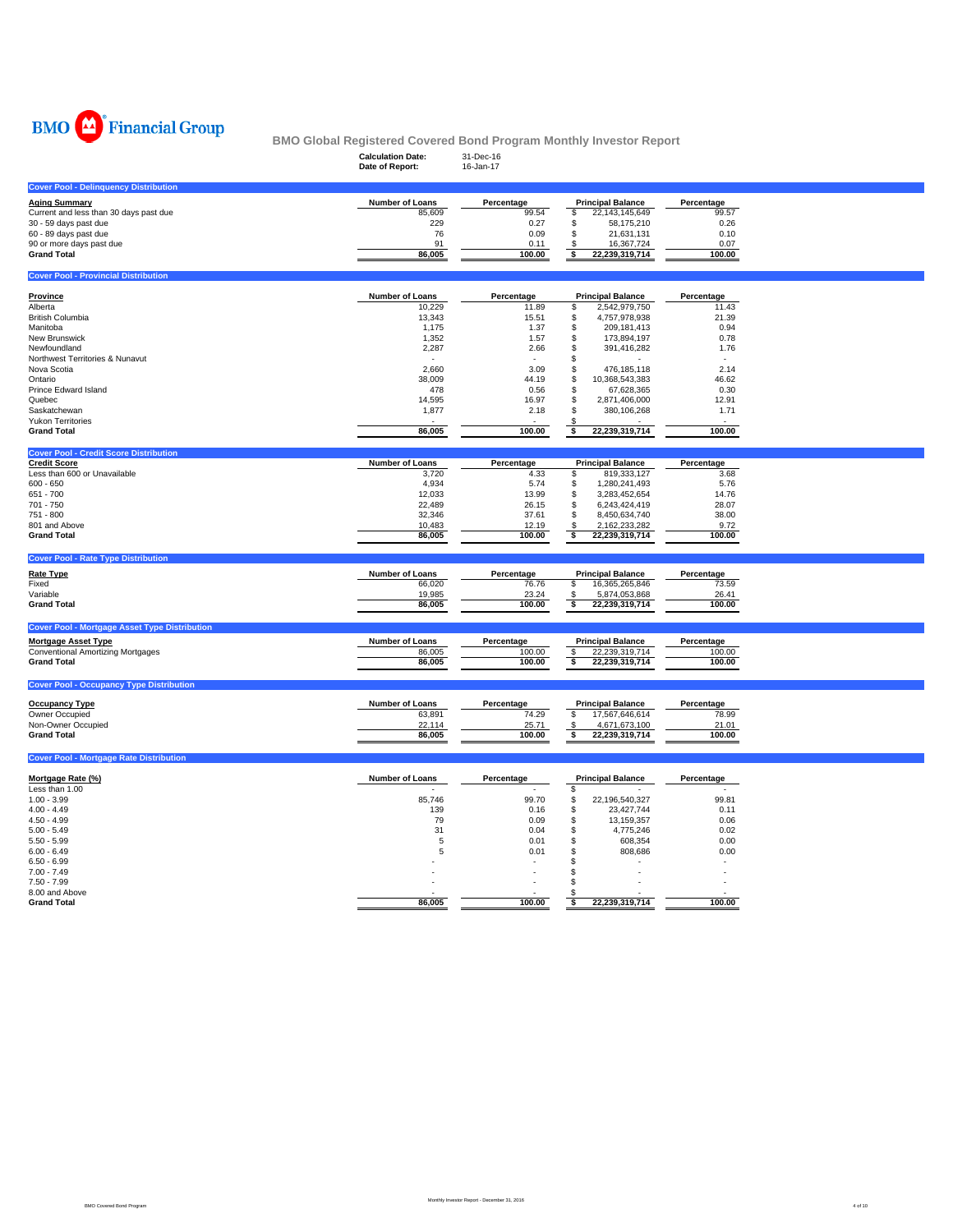

|                                           | <b>Calculation Date:</b><br>Date of Report: | 31-Dec-16<br>16-Jan-17 |   |                          |            |
|-------------------------------------------|---------------------------------------------|------------------------|---|--------------------------|------------|
| Cover Pool - Indexed LTV Distribution (1) |                                             |                        |   |                          |            |
| Indexed LTV (%)                           | <b>Number of Loans</b>                      | Percentage             |   | <b>Principal Balance</b> | Percentage |
| 20.00 and Below                           | 6,998                                       | 8.14                   |   | 612,674,982              | 2.75       |
| $20.01 - 25.00$                           | 3,333                                       | 3.88                   |   | 518,097,223              | 2.33       |
| 25.01 - 30.00                             | 3,646                                       | 4.24                   |   | 663.419.570              | 2.98       |
| $30.01 - 35.00$                           | 4,400                                       | 5.12                   |   | 996.652.923              | 4.48       |
| $35.01 - 40.00$                           | 5,271                                       | 6.13                   |   | 1,440,352,325            | 6.48       |
| $40.01 - 45.00$                           | 7,566                                       | 8.80                   | S | 2,326,150,289            | 10.46      |
| $45.01 - 50.00$                           | 8,476                                       | 9.86                   | S | 2,432,385,099            | 10.94      |
| $50.01 - 55.00$                           | 10,192                                      | 11.85                  | S | 2.817.410.656            | 12.67      |
| $55.01 - 60.00$                           | 9,407                                       | 10.94                  | S | 2,631,107,419            | 11.83      |
| $60.01 - 65.00$                           | 8,586                                       | 9.98                   |   | 2,527,528,623            | 11.37      |
| 65.01 - 70.00                             | 7,264                                       | 8.45                   |   | 2,061,902,685            | 9.27       |
| 70.01 - 75.00                             | 5,754                                       | 6.69                   |   | 1,639,220,185            | 7.37       |
| 75.01 - 80.00                             | 5,112                                       | 5.94                   |   | 1,572,417,736            | 7.07       |
| 80.01 and Above                           |                                             | ۰                      |   | ٠                        |            |
| <b>Grand Total</b>                        | 86.005                                      | 100.00                 |   | 22,239,319,714           | 100.00     |

(1) Value as determined by adjusting, not less than quarterly, the Original Market Value utilizing the Indexation Methodology (see Appendix for details) for subsequent price developments.

## **Cover Pool - Remaining Term Distribution**

| <b>Months to Maturity</b> | <b>Number of Loans</b> | Percentage |                | <b>Principal Balance</b> | Percentage |
|---------------------------|------------------------|------------|----------------|--------------------------|------------|
| Less than 12              | 18.602                 | 21.63      |                | 3,948,568,933            | 17.75      |
| $12 - 17$                 | 9,855                  | 11.46      |                | 2.462.058.021            | 11.07      |
| $18 - 24$                 | 10.202                 | 11.86      |                | 3.141.523.160            | 14.13      |
| $25 - 30$                 | 4.893                  | 5.69       | э              | 1,288,302,998            | 5.79       |
| $31 - 36$                 | 8.184                  | 9.52       | ж              | 2,090,405,122            | 9.40       |
| $37 - 42$                 | 7.709                  | 8.96       | S              | 2,119,008,648            | 9.53       |
| $43 - 48$                 | 10.757                 | 12.51      |                | 3.002.146.183            | 13.50      |
| $49 - 54$                 | 8.393                  | 9.76       | \$             | 2,198,950,214            | 9.89       |
| $55 - 60$                 | 7.344                  | 8.54       |                | 1.974.083.608            | 8.88       |
| $61 - 63$                 | 3                      | 0.00       |                | 630.892                  | 0.00       |
| 72 and Above              | 63                     | 0.07       |                | 13,641,935               | 0.06       |
| <b>Grand Total</b>        | 86.005                 | 100.00     | 22.239.319.714 |                          | 100.00     |

#### **Cover Pool - Remaining Principal Balance Distribution**

| <b>Remaining Principal Balance (C\$)</b> | <b>Number of Loans</b> | Percentage | <b>Principal Balance</b> | Percentage |  |
|------------------------------------------|------------------------|------------|--------------------------|------------|--|
| 99,999 and Below                         | 13.773                 | 16.01      | 898.594.325              | 4.04       |  |
| 100.000 - 199.999                        | 27.596                 | 32.09      | 4,166,989,389            | 18.74      |  |
| 200.000 - 299.999                        | 20.847                 | 24.24      | 5,117,077,825            | 23.01      |  |
| 300.000 - 399.999                        | 10.752                 | 12.50      | 3.700.991.862            | 16.64      |  |
| 400.000 - 499.999                        | 5.429                  | 6.31       | 2.420.134.430            | 10.88      |  |
| 500.000 - 599.999                        | 2.811                  | 3.27       | 1.533.840.304            | 6.90       |  |
| 600.000 - 699.999                        | 1.423                  | 1.65       | 921.520.666              | 4.14       |  |
| 700.000 - 799.999                        | 904                    | 1.05       | 676.328.694              | 3.04       |  |
| 800.000 - 899.999                        | 634                    | 0.74       | 538.006.570              | 2.42       |  |
| $900.000 - 999.999$                      | 493                    | 0.57       | 468.743.434              | 2.11       |  |
| 1.000.000 - 1.499.999                    | 1,060                  | 1.23       | 1.279.585.538            | 5.75       |  |
| 1,500,000 - 2,000,000                    | 226                    | 0.26       | 384.827.809              | 1.73       |  |
| 2.000.000 - 3.000.000                    | 57                     | 0.07       | 132.678.866              | 0.60       |  |
| 3,000,000 and Above                      |                        |            |                          |            |  |
|                                          | 86,005                 | 100.00     | 22,239,319,714           | 100.00     |  |

| <b>Cover Pool - Property Type Distribution</b> |                 |            |  |                          |            |  |  |  |  |  |  |
|------------------------------------------------|-----------------|------------|--|--------------------------|------------|--|--|--|--|--|--|
| <b>Property Type</b>                           | Number of Loans | Percentage |  | <b>Principal Balance</b> | Percentage |  |  |  |  |  |  |
| Condominium                                    | 18.802          | 21.86      |  | 3.710.150.945            | 16.68      |  |  |  |  |  |  |
| Multi-Residential                              | 4.642           | 5.40       |  | 1.140.355.856            | 5.13       |  |  |  |  |  |  |
| Single Family                                  | 56.143          | 65.28      |  | 15.824.145.890           | 71.15      |  |  |  |  |  |  |
| Townhouse                                      | 6.418           | 7.46       |  | 1.564.667.023            | 7.04       |  |  |  |  |  |  |
| <b>Grand Total</b>                             | 86,005          | 100.00     |  | 22.239.319.714           | 100.00     |  |  |  |  |  |  |

*Note: Percentages and totals in the above tables may not add exactly due to rounding.*

## **Cover Pool - Indexed LTV and Delinquency Distribution by Province**

|          |                 | <b>Aging Summary</b>                                |               |                           |           |  |                           |                             |           |  |               |  |  |
|----------|-----------------|-----------------------------------------------------|---------------|---------------------------|-----------|--|---------------------------|-----------------------------|-----------|--|---------------|--|--|
| Province | Indexed LTV (%) | <b>Current and</b><br>less than 30<br>days past due |               | 30 to 59<br>days past due |           |  | 60 to 89<br>days past due | 90 or more<br>days past due |           |  | Total         |  |  |
| Alberta  | 20.00 and Below |                                                     | 45.808.114    |                           | 25,963    |  |                           |                             |           |  | 45,834,078    |  |  |
|          | $20.01 - 25$    |                                                     | 37,807,477    |                           |           |  |                           |                             |           |  | 37,807,477    |  |  |
|          | $25.01 - 30$    |                                                     | 53.143.185    |                           |           |  |                           |                             | 61,825    |  | 53,205,010    |  |  |
|          | $30.01 - 35$    |                                                     | 65,203,047    |                           |           |  | 83,825                    |                             |           |  | 65,286,873    |  |  |
|          | $35.01 - 40$    |                                                     | 84.809.624    |                           | 396.277   |  |                           |                             | 342.416   |  | 85.548.318    |  |  |
|          | $40.01 - 45$    |                                                     | 124.090.604   |                           | 548.187   |  |                           |                             | 128.764   |  | 124,767,555   |  |  |
|          | $45.01 - 50$    |                                                     | 157.020.283   |                           | 1,403,189 |  | 180.940                   |                             | 409.864   |  | 159.014.276   |  |  |
|          | $50.01 - 55$    |                                                     | 212.220.584   |                           | 274.893   |  | 623,098                   |                             | 463,828   |  | 213.582.403   |  |  |
|          | $55.01 - 60$    |                                                     | 297.680.728   |                           | 550,380   |  | 495,614                   |                             |           |  | 298.726.722   |  |  |
|          | $60.01 - 65$    |                                                     | 402.491.419   |                           | 1,024,192 |  |                           |                             | 532.165   |  | 404.047.776   |  |  |
|          | $65.01 - 70$    |                                                     | 315.227.410   |                           | 1.074.577 |  | 376.381                   |                             | 640.607   |  | 317.318.974   |  |  |
|          | $70.01 - 75$    |                                                     | 257.511.257   |                           |           |  | 197.144                   |                             | 414.316   |  | 258,122,716   |  |  |
|          | $75.01 - 80$    |                                                     | 478.509.756   |                           | 1.207.817 |  |                           |                             |           |  | 479,717,573   |  |  |
|          | 80.01 and Above |                                                     |               |                           |           |  |                           |                             |           |  |               |  |  |
|          |                 |                                                     | 2,531,523,488 |                           | 6,505,475 |  | 1,957,002                 |                             | 2,993,786 |  | 2,542,979,750 |  |  |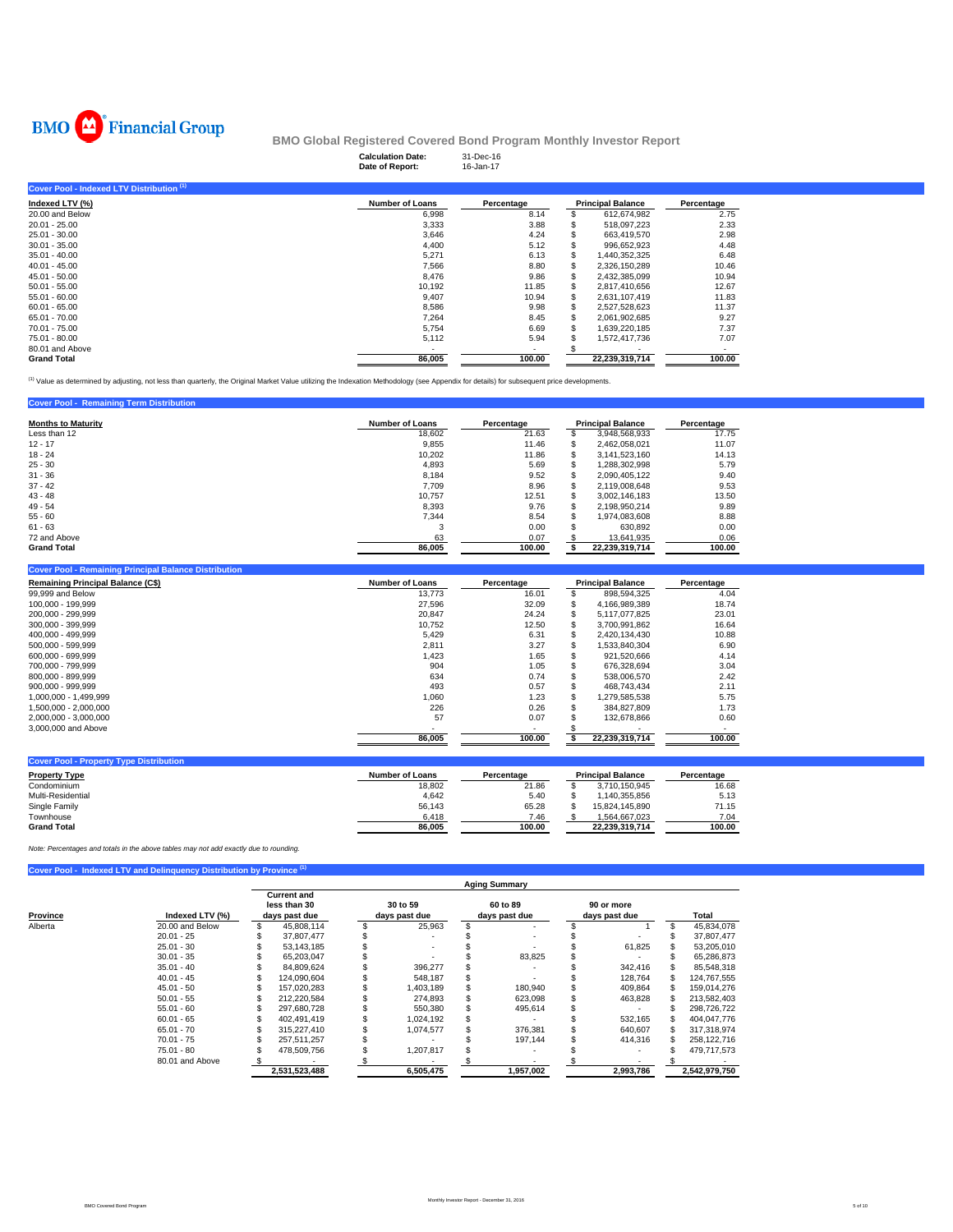

**Calculation Date:** 31-Dec-16 **Date of Report:** 16-Jan-17

|                         |                                    | <b>Current and</b><br>less than 30     | 30 to 59                         | 60 to 89                     | 90 or more                    |                                        |  |  |  |  |  |  |
|-------------------------|------------------------------------|----------------------------------------|----------------------------------|------------------------------|-------------------------------|----------------------------------------|--|--|--|--|--|--|
| Province                | Indexed LTV (%)                    | days past due                          | days past due                    | days past due                | days past due                 | Total                                  |  |  |  |  |  |  |
| <b>British Columbia</b> | 20.00 and Below                    | \$<br>217, 181, 895                    | \$<br>1,693,250                  | \$                           | \$                            | \$<br>218,875,145                      |  |  |  |  |  |  |
|                         | $20.01 - 25$<br>$25.01 - 30$       | \$<br>179,120,500<br>\$<br>237,268,397 | \$<br>163,152<br>\$<br>2,007,187 | \$<br>367,646<br>\$          | \$<br>\$<br>230,183           | \$<br>179,651,297<br>\$<br>239,651,928 |  |  |  |  |  |  |
|                         | $30.01 - 35$                       | \$<br>380,496,964                      | \$<br>1,753,764                  | 146,161<br>\$                | \$                            | \$<br>382,250,728                      |  |  |  |  |  |  |
|                         | $35.01 - 40$                       | \$<br>597,036,428                      | \$<br>1,797,980                  | \$<br>2,177,687              | \$<br>557,997                 | \$<br>601,570,092                      |  |  |  |  |  |  |
|                         | $40.01 - 45$                       | \$<br>896,679,520                      | \$<br>2,243,885                  | \$<br>1,105,911              | \$<br>908,864                 | \$<br>900,938,180                      |  |  |  |  |  |  |
|                         | $45.01 - 50$                       | \$<br>603,627,578                      | \$<br>1,423,973                  | \$                           | \$                            | \$<br>605,051,551                      |  |  |  |  |  |  |
|                         | $50.01 - 55$                       | \$<br>510,909,532                      | \$<br>1,348,831                  | \$<br>206,534                | \$                            | \$<br>512,464,897                      |  |  |  |  |  |  |
|                         | $55.01 - 60$                       | \$<br>351,119,292                      | \$<br>298,248                    | \$                           | \$                            | \$<br>351,417,539                      |  |  |  |  |  |  |
|                         | $60.01 - 65$<br>$65.01 - 70$       | \$<br>371,637,472<br>\$<br>149,291,231 | \$<br>1,708,310<br>\$            | \$<br>\$                     | \$<br>\$                      | \$<br>373,345,782<br>\$<br>149,291,231 |  |  |  |  |  |  |
|                         | $70.01 - 75$                       | \$<br>113,677,506                      | \$                               | \$                           | \$                            | \$<br>113,677,506                      |  |  |  |  |  |  |
|                         | 75.01 - 80                         | \$<br>129,793,060                      | \$                               | \$                           | \$                            | \$<br>129,793,060                      |  |  |  |  |  |  |
|                         | 80.01 and Above                    | \$                                     | \$                               | \$                           | \$                            | S                                      |  |  |  |  |  |  |
|                         |                                    | 4,737,839,376                          | 14,438,580                       | 4,003,939                    | 1.697.044                     | 4,757,978,938                          |  |  |  |  |  |  |
|                         |                                    | Aging Summary                          |                                  |                              |                               |                                        |  |  |  |  |  |  |
|                         |                                    | <b>Current and</b>                     |                                  |                              |                               |                                        |  |  |  |  |  |  |
|                         |                                    | less than 30                           | 30 to 59                         | 60 to 89                     | 90 or more                    |                                        |  |  |  |  |  |  |
| Province<br>Manitoba    | Indexed LTV (%)<br>20.00 and Below | days past due<br>\$<br>3,251,504       | days past due<br>\$              | days past due<br>\$          | days past due<br>\$           | Total<br>S<br>3,251,504                |  |  |  |  |  |  |
|                         | $20.01 - 25$                       | \$<br>3,019,480                        | \$                               | \$                           | \$                            | S<br>3,019,480                         |  |  |  |  |  |  |
|                         | $25.01 - 30$                       | \$<br>3,896,895                        | \$                               | \$                           | \$                            | \$<br>3,896,895                        |  |  |  |  |  |  |
|                         | $30.01 - 35$                       | \$<br>5,077,803                        | \$                               | \$                           | \$                            | \$<br>5,077,803                        |  |  |  |  |  |  |
|                         | $35.01 - 40$                       | \$<br>7,809,846                        | \$                               | \$                           | \$                            | S<br>7,809,846                         |  |  |  |  |  |  |
|                         | $40.01 - 45$                       | \$<br>7,656,656                        | \$                               | \$                           | \$                            | S<br>7,656,656                         |  |  |  |  |  |  |
|                         | $45.01 - 50$<br>$50.01 - 55$       | \$<br>10,559,833                       | \$<br>\$                         | \$                           | \$<br>\$                      | S<br>10,559,833<br>S                   |  |  |  |  |  |  |
|                         | $55.01 - 60$                       | \$<br>17,486,530<br>\$<br>30,090,312   | \$                               | \$<br>\$                     | \$                            | 17,486,530<br>S<br>30,090,312          |  |  |  |  |  |  |
|                         | $60.01 - 65$                       | \$<br>28,403,306                       | \$                               | \$                           | \$                            | S<br>28,403,306                        |  |  |  |  |  |  |
|                         | $65.01 - 70$                       | \$<br>29,154,387                       | \$                               | \$                           | \$                            | \$<br>29, 154, 387                     |  |  |  |  |  |  |
|                         | $70.01 - 75$                       | \$<br>43,160,343                       | \$                               | \$                           | \$                            | S<br>43,160,343                        |  |  |  |  |  |  |
|                         | 75.01 - 80                         | \$<br>19,408,696                       | \$<br>205,821                    | \$                           | \$                            | \$<br>19,614,517                       |  |  |  |  |  |  |
|                         | 80.01 and Above                    | \$<br>208,975,592                      | \$<br>205,821                    | \$                           | \$                            | \$<br>209, 181, 413                    |  |  |  |  |  |  |
|                         |                                    |                                        |                                  | <b>Aging Summary</b>         |                               |                                        |  |  |  |  |  |  |
|                         |                                    | <b>Current and</b>                     |                                  |                              |                               |                                        |  |  |  |  |  |  |
| Province                | Indexed LTV (%)                    | less than 30<br>days past due          | 30 to 59<br>days past due        | 60 to 89                     | 90 or more                    | Total                                  |  |  |  |  |  |  |
| New Brunswick           | 20.00 and Below                    | \$<br>3,131,846                        | \$                               | days past due<br>\$          | days past due<br>\$<br>66,170 | \$<br>3,198,017                        |  |  |  |  |  |  |
|                         | $20.01 - 25$                       | \$<br>3,468,366                        | \$                               | \$                           | \$                            | \$<br>3,468,366                        |  |  |  |  |  |  |
|                         | $25.01 - 30$                       | \$<br>3,210,121                        | \$                               | \$<br>35,214                 | \$                            | S<br>3,245,336                         |  |  |  |  |  |  |
|                         | $30.01 - 35$                       | \$<br>4,976,746                        | \$<br>52,195                     | \$                           | \$                            | S<br>5,028,942                         |  |  |  |  |  |  |
|                         | $35.01 - 40$                       | \$<br>7,110,243                        | \$                               | \$                           | \$                            | S<br>7,110,243                         |  |  |  |  |  |  |
|                         | $40.01 - 45$                       | \$<br>9,680,214                        | \$                               | \$<br>94,235                 | \$                            | S<br>9,774,449                         |  |  |  |  |  |  |
|                         | $45.01 - 50$                       | \$<br>17,783,312<br>\$                 | \$<br>\$                         | \$<br>75,764<br>\$<br>95,588 | \$<br>\$                      | 17,859,076<br>S<br>36,133,038<br>\$    |  |  |  |  |  |  |
|                         | $50.01 - 55$<br>$55.01 - 60$       | 36,037,450<br>\$<br>30,192,853         | \$                               | \$                           | \$                            | 30,192,853<br>S                        |  |  |  |  |  |  |
|                         | $60.01 - 65$                       | \$<br>22,702,120                       | \$<br>54,478                     | \$                           | \$                            | S<br>22,756,599                        |  |  |  |  |  |  |
|                         | $65.01 - 70$                       | \$<br>17,870,185                       | \$                               | \$                           | \$<br>152,333                 | S<br>18,022,518                        |  |  |  |  |  |  |
|                         | $70.01 - 75$                       | \$<br>9,265,066                        | \$                               | \$<br>86,617                 | \$                            | S<br>9,351,683                         |  |  |  |  |  |  |
|                         | 75.01 - 80<br>80.01 and Above      | \$<br>7,753,078<br>\$                  | \$<br>\$                         | \$<br>\$                     | \$<br>\$                      | 7,753,078<br>S<br>\$                   |  |  |  |  |  |  |
|                         |                                    | 173,181,602                            | 106,674                          | 387,418                      | 218,503                       | 173,894,197                            |  |  |  |  |  |  |
|                         |                                    |                                        |                                  | <b>Aging Summary</b>         |                               |                                        |  |  |  |  |  |  |
|                         |                                    | <b>Current and</b><br>less than 30     | 30 to 59                         | 60 to 89                     | 90 or more                    |                                        |  |  |  |  |  |  |
| Province                | Indexed LTV (%)                    | days past due                          | days past due                    | days past due                | days past due                 | Total                                  |  |  |  |  |  |  |
| Newfoundland            | 20.00 and Below                    | 4,620,286<br>\$                        | \$<br>165,213                    | \$                           | \$                            | \$<br>4,785,499                        |  |  |  |  |  |  |
|                         | $20.01 - 25$                       | \$<br>4,329,220                        | \$                               | \$                           | \$<br>97,415                  | \$<br>4,426,635                        |  |  |  |  |  |  |
|                         | $25.01 - 30$                       | \$<br>6,381,192                        | \$<br>58,657                     | \$                           | \$<br>133,702                 | 6,573,551<br>\$                        |  |  |  |  |  |  |
|                         | $30.01 - 35$                       | \$<br>7,822,532                        | \$<br>66,876                     | \$                           | \$<br>$\sim$                  | \$<br>7,889,408                        |  |  |  |  |  |  |
|                         | $35.01 - 40$                       | \$<br>9,966,695<br>\$                  | \$<br>$\sim$<br>$\sim$<br>\$     | \$                           | \$<br>$\sim$                  | 9,966,695<br>\$                        |  |  |  |  |  |  |
|                         | $40.01 - 45$<br>$45.01 - 50$       | 15,857,290<br>\$<br>27.607.002         | \$<br>399,547                    | \$<br>90,063<br>\$<br>$\sim$ | \$<br>\$<br>104,103           | 15,947,353<br>\$<br>\$<br>28.110.652   |  |  |  |  |  |  |
|                         | $50.01 - 55$                       | \$<br>73,972,168                       | \$<br>547,996                    | \$<br>$\sim$                 | \$<br>340,303                 | 74,860,467<br>\$                       |  |  |  |  |  |  |
|                         | $55.01 - 60$                       | \$<br>81,374,822                       | \$<br>875,278                    | \$<br>175,133                | \$<br>95,572                  | 82,520,806<br>\$                       |  |  |  |  |  |  |
|                         | $60.01 - 65$                       | \$<br>62,457,167                       | \$<br>170,840                    | \$<br>٠                      | \$<br>167,634                 | 62,795,641<br>\$                       |  |  |  |  |  |  |
|                         | $65.01 - 70$                       | \$<br>49,737,491                       | \$<br>107.763                    | \$                           | \$<br>$\sim$                  | \$<br>49,845,254                       |  |  |  |  |  |  |
|                         | $70.01 - 75$                       | \$<br>25,472,171                       | \$<br>$\sim$                     | \$                           | \$                            | 25,472,171<br>\$                       |  |  |  |  |  |  |
|                         | 75.01 - 80                         | \$<br>18,222,151                       | \$<br>$\epsilon$                 | \$                           | \$<br>×.                      | 18,222,151<br>\$                       |  |  |  |  |  |  |
|                         | 80.01 and Above                    | \$<br>$\sim 100$<br>387,820,187        | \$<br>2,392,170                  | \$<br>265,196                | \$<br>938,728                 | \$<br>391,416,282                      |  |  |  |  |  |  |
|                         |                                    |                                        |                                  |                              |                               |                                        |  |  |  |  |  |  |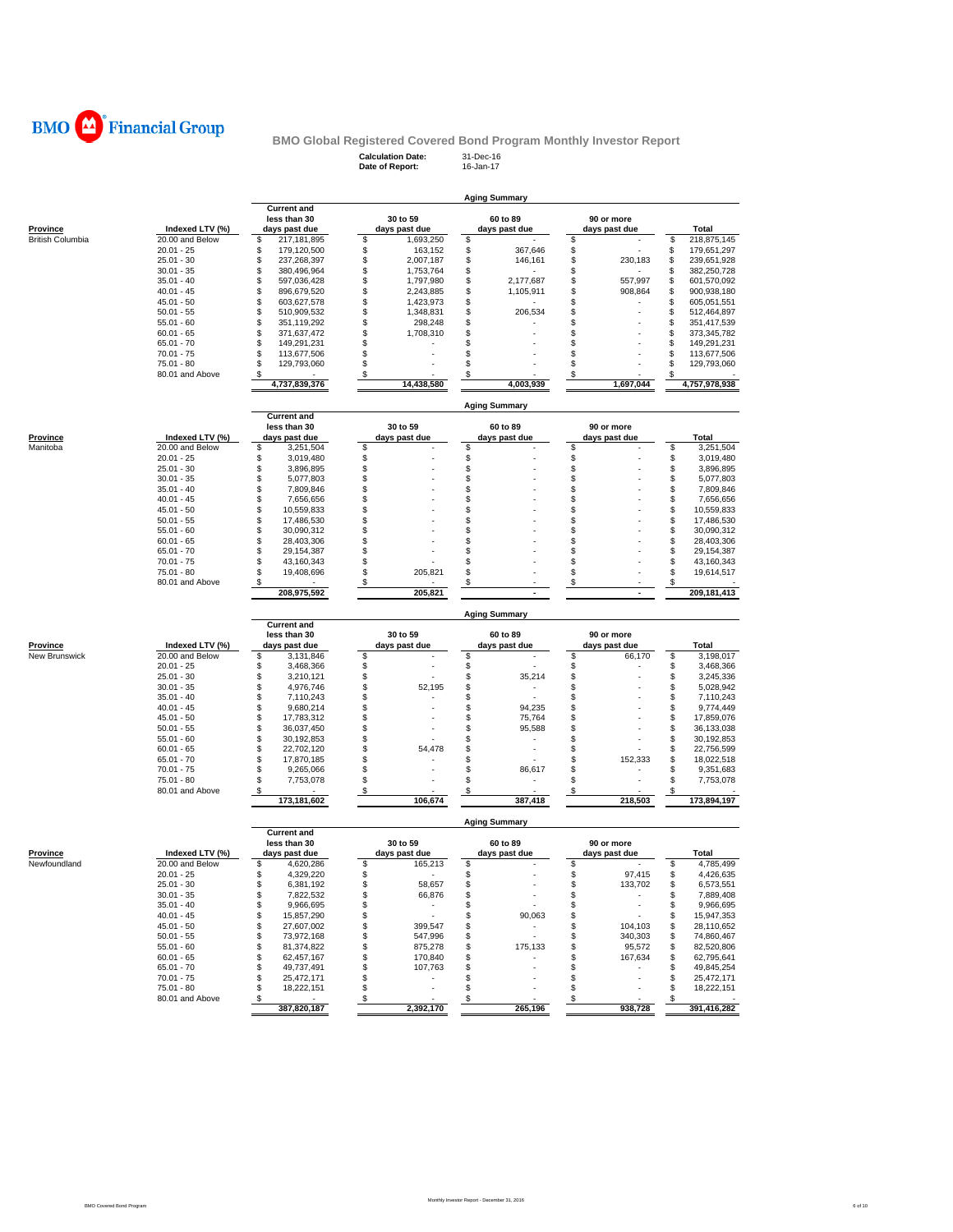

## **Calculation Date:** 31-Dec-16 **BMO Global Registered Covered Bond Program Monthly Investor Report**

|                       |                               |                                             | Date of Report:                    | 16-Jan-17                              |                          |                                      |
|-----------------------|-------------------------------|---------------------------------------------|------------------------------------|----------------------------------------|--------------------------|--------------------------------------|
|                       |                               |                                             |                                    |                                        |                          |                                      |
|                       |                               | <b>Current and</b>                          |                                    | <b>Aging Summary</b>                   |                          |                                      |
|                       |                               | less than 30                                | 30 to 59                           | 60 to 89                               | 90 or more               |                                      |
| Province              | Indexed LTV (%)               | days past due                               | days past due                      | days past due                          | days past due            | Total                                |
| Northwest Territories | 20.00 and Below               | \$                                          | \$                                 | \$                                     | \$                       | \$                                   |
|                       | $20.01 - 25$                  | \$                                          | \$                                 | \$                                     | \$                       | \$                                   |
|                       | $25.01 - 30$<br>$30.01 - 35$  | \$<br>\$                                    | \$<br>\$                           | \$<br>\$                               | \$<br>\$                 | \$<br>\$                             |
|                       | $35.01 - 40$                  | \$                                          | \$                                 | \$                                     | \$                       | \$                                   |
|                       | $40.01 - 45$                  | \$                                          | \$                                 | \$                                     | \$                       | \$                                   |
|                       | $45.01 - 50$                  | \$                                          | \$                                 | S                                      | \$                       | \$                                   |
|                       | $50.01 - 55$                  | \$                                          | \$                                 | S                                      | \$                       | \$                                   |
|                       | $55.01 - 60$                  | \$                                          | \$                                 | \$                                     | \$                       | \$                                   |
|                       | $60.01 - 65$                  | \$                                          | \$                                 | \$                                     | \$                       | \$                                   |
|                       | $65.01 - 70$                  | Ŝ                                           | \$                                 | s                                      | \$                       | \$                                   |
|                       | $70.01 - 75$                  | Ŝ                                           | \$                                 | \$                                     | \$                       | \$                                   |
|                       | 75.01 - 80<br>80.01 and Above | S<br>\$                                     | \$<br>\$                           | S<br>\$                                | \$                       | \$<br>\$                             |
|                       |                               | \$<br>$\sim$                                | \$<br>$\sim$                       | \$                                     | \$<br>\$<br>$\mathbf{r}$ | \$<br>$\mathbf{r}$                   |
|                       |                               |                                             |                                    |                                        |                          |                                      |
|                       |                               |                                             |                                    | <b>Aging Summary</b>                   |                          |                                      |
|                       |                               | <b>Current and</b>                          |                                    |                                        |                          |                                      |
|                       |                               | less than 30                                | 30 to 59                           | 60 to 89                               | 90 or more               |                                      |
| Province              | Indexed LTV (%)               | days past due                               | days past due                      | days past due                          | days past due            | Total                                |
| Nova Scotia           | 20.00 and Below               | \$<br>4,680,980                             | \$<br>60,436                       | \$                                     | \$                       | \$<br>4,741,416                      |
|                       | $20.01 - 25$                  | \$<br>7,039,776                             | \$                                 | \$                                     | \$                       | \$<br>7,039,776                      |
|                       | $25.01 - 30$                  | \$<br>6,213,251                             | \$<br>174,335                      | \$                                     | \$                       | \$<br>6,387,585                      |
|                       | $30.01 - 35$                  | \$<br>8,944,425                             | \$                                 | S                                      | \$                       | \$<br>8,944,425                      |
|                       | $35.01 - 40$                  | \$<br>13,590,047                            | \$<br>71,062                       | \$<br>\$                               | \$<br>56,111             | \$<br>13,717,220                     |
|                       | $40.01 - 45$<br>$45.01 - 50$  | \$<br>17,664,144<br>\$                      | \$                                 | \$                                     | \$                       | \$<br>17,664,144                     |
|                       | $50.01 - 55$                  | 29,527,404<br>\$<br>50,190,258              | \$<br>113,310<br>\$<br>430,630     | S                                      | \$<br>45,204<br>\$       | \$<br>29,685,918<br>\$<br>50,620,888 |
|                       | $55.01 - 60$                  | \$<br>61,172,426                            | \$<br>704,120                      | \$                                     | \$<br>35,785             | \$<br>61,912,331                     |
|                       | $60.01 - 65$                  | \$<br>64,734,625                            | \$<br>221,002                      | \$                                     | \$                       | \$<br>64,955,627                     |
|                       | $65.01 - 70$                  | \$<br>64,272,346                            | \$<br>183,694                      | \$                                     | \$                       | \$<br>64,456,040                     |
|                       | $70.01 - 75$                  | \$<br>96,355,173                            | \$                                 | S                                      | \$                       | \$<br>96,355,173                     |
|                       | 75.01 - 80                    | \$<br>49,704,574                            | \$                                 | S                                      | \$                       | 49,704,574<br>\$                     |
|                       | 80.01 and Above               | S                                           | \$                                 | \$                                     | \$                       | \$                                   |
|                       |                               | 474,089,428                                 | 1,958,590                          |                                        | 137,100                  | 476,185,118                          |
|                       |                               |                                             |                                    | <b>Aging Summary</b>                   |                          |                                      |
|                       |                               | <b>Current and</b>                          |                                    |                                        |                          |                                      |
|                       |                               | less than 30                                | 30 to 59                           | 60 to 89                               | 90 or more               |                                      |
| Province              | Indexed LTV (%)               | days past due                               | days past due                      | days past due                          | days past due            | <b>Total</b>                         |
| Nunavut               | 20.00 and Below               | \$                                          | \$                                 | \$                                     | \$                       | \$                                   |
|                       | $20.01 - 25$                  | \$                                          | \$                                 | \$                                     | \$                       | \$                                   |
|                       | $25.01 - 30$                  | \$                                          | \$                                 | \$                                     | \$                       | \$                                   |
|                       | $30.01 - 35$                  | \$                                          | \$                                 | \$                                     | \$                       | \$                                   |
|                       | $35.01 - 40$                  | \$<br>\$                                    | \$<br>\$                           | \$<br>S                                | \$                       | \$<br>\$                             |
|                       | $40.01 - 45$<br>$45.01 - 50$  | \$                                          | \$                                 | \$                                     | \$<br>\$                 | \$                                   |
|                       | $50.01 - 55$                  | Ŝ                                           | \$                                 | S                                      | \$                       | \$                                   |
|                       | $55.01 - 60$                  | \$                                          | \$                                 | \$                                     | \$                       | \$                                   |
|                       | $60.01 - 65$                  | \$                                          | \$                                 | S                                      | \$                       | \$                                   |
|                       | $65.01 - 70$                  | \$                                          | \$                                 | \$                                     | \$                       | \$                                   |
|                       | $70.01 - 75$                  | \$                                          | \$                                 | \$                                     | \$                       | \$                                   |
|                       | $75.01 - 80$                  | S                                           | \$                                 | \$                                     | \$                       | \$                                   |
|                       | 80.01 and Above               | \$                                          | \$                                 | S                                      | \$                       | \$                                   |
|                       |                               | \$                                          | \$<br>$\blacksquare$               | \$                                     | \$                       | \$                                   |
|                       |                               |                                             |                                    | <b>Aging Summary</b>                   |                          |                                      |
|                       |                               | <b>Current and</b>                          |                                    |                                        |                          |                                      |
|                       |                               | less than 30                                | 30 to 59                           | 60 to 89                               | 90 or more               |                                      |
| Province              | Indexed LTV (%)               | days past due                               | days past due                      | days past due                          | days past due            | Total                                |
| Ontario               | 20.00 and Below               | \$<br>282,095,314                           | \$<br>402,131                      | \$                                     | \$<br>500,847            | \$<br>282,998,292                    |
|                       | 20.01 - 25<br>$25.01 - 30$    | 239,558,003<br>\$                           | æ.<br>1,389,767<br>\$              | 968,780<br>\$                          | s<br>485,950             | S<br>242,402,500<br>\$               |
|                       | $30.01 - 35$                  | 289,201,986<br>452,923,116<br>\$            | 175,888<br>548,890<br>\$           | 238,332<br>\$                          | \$<br>403,813<br>\$      | 289,377,874<br>\$<br>454,114,151     |
|                       | $35.01 - 40$                  | \$<br>615,783,204                           | \$<br>2,840,814                    | \$<br>1,244,157                        | \$<br>$\sim$             | 619,868,175<br>\$                    |
|                       | $40.01 - 45$                  | \$<br>1,111,337,604                         | \$<br>570,748                      | \$<br>216,771                          | 363,004<br>\$            | \$<br>1,112,488,127                  |
|                       |                               |                                             | \$<br>1,799,361                    | \$<br>2,383,558                        | \$<br>1,033,430          | \$1,375,512,366                      |
|                       |                               |                                             |                                    |                                        |                          |                                      |
|                       | $45.01 - 50$                  | \$<br>1,370,296,018                         |                                    |                                        |                          | \$                                   |
|                       | $50.01 - 55$                  | \$<br>1,573,861,674                         | \$<br>2,615,078                    | 328,283<br>\$                          | \$<br>760,759            | 1,577,565,795<br>\$                  |
|                       | $55.01 - 60$<br>$60.01 - 65$  | \$<br>1,376,362,379<br>\$<br>1,123,292,259  | \$<br>3,647,223<br>\$<br>1,260,184 | \$<br>1,517,365<br>\$<br>991.198       | \$<br>318,100<br>\$      | 1,381,845,068<br>1,125,543,640<br>\$ |
|                       | $65.01 - 70$                  | \$<br>972,908,279                           | \$<br>358,658                      | \$                                     | \$<br>137,592            | 973,404,529<br>\$                    |
|                       | $70.01 - 75$                  | \$<br>521,852,467                           | \$<br>$\sim$                       | 440,211<br>\$                          | \$<br>277,220            | \$<br>522,569,898                    |
|                       | 75.01 - 80                    | \$<br>410,032,072                           | 208,015<br>\$                      | 612,879<br>\$                          | \$<br>$\sim$             | 410,852,966<br>\$                    |
|                       | 80.01 and Above               | $\boldsymbol{\mathsf{s}}$<br>10,339,504,376 | $\sqrt{3}$<br>15,816,757           | $\boldsymbol{\mathsf{S}}$<br>8,941,534 | $\sqrt{3}$<br>4,280,715  | \$<br>10,368,543,383                 |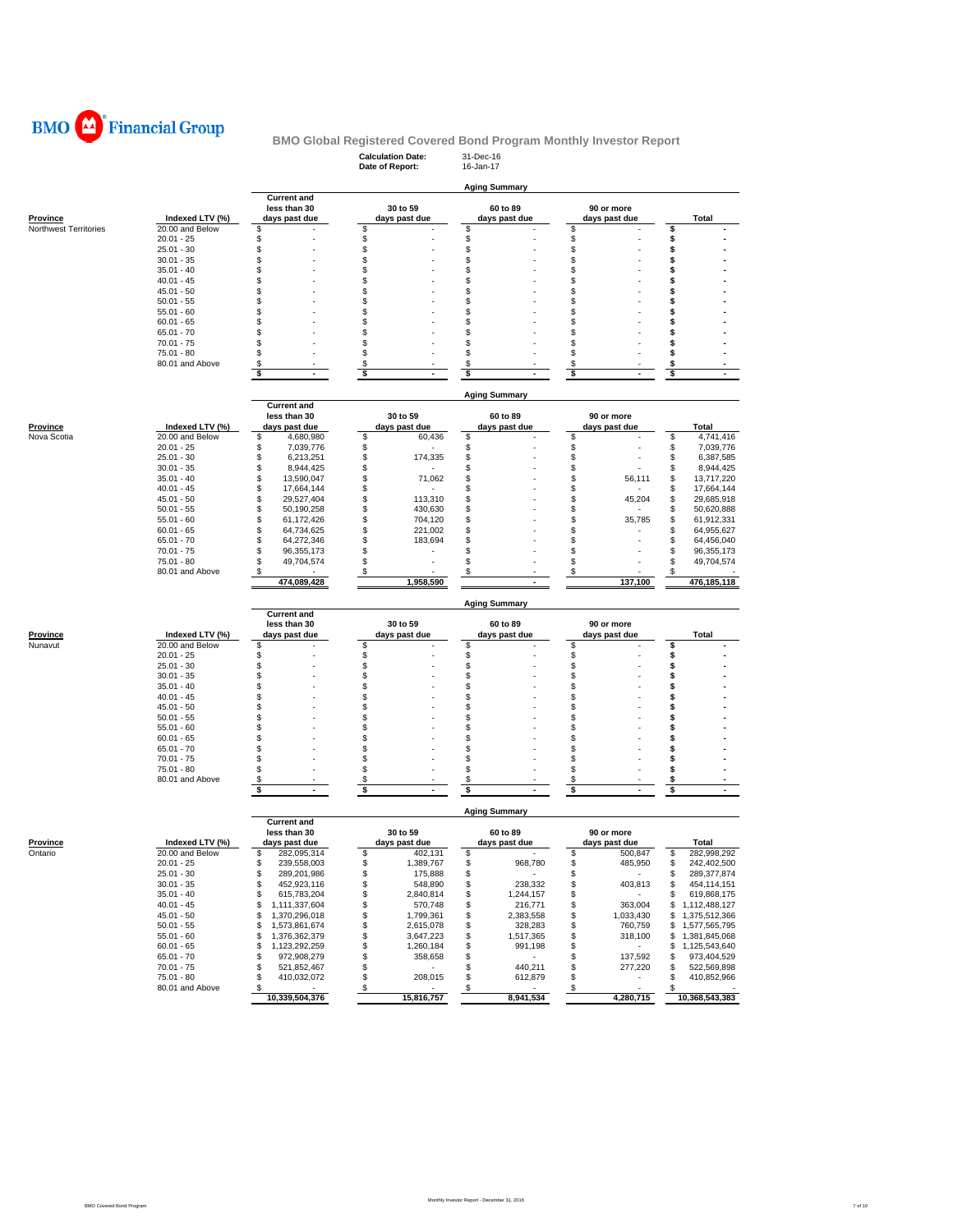

## **Calculation Date:** 31-Dec-16 **BMO Global Registered Covered Bond Program Monthly Investor Report**

|                      |                 |                                    | Date of Report: | 16-Jan-17                 |                 |                                      |
|----------------------|-----------------|------------------------------------|-----------------|---------------------------|-----------------|--------------------------------------|
|                      |                 |                                    |                 |                           |                 |                                      |
|                      |                 |                                    |                 | <b>Aging Summary</b>      |                 |                                      |
|                      |                 | <b>Current and</b><br>less than 30 | 30 to 59        |                           | 90 or more      |                                      |
| <b>Province</b>      | Indexed LTV (%) | days past due                      | days past due   | 60 to 89<br>days past due | days past due   | Total                                |
| Prince Edward Island | 20.00 and Below | \$<br>1,327,726                    | \$              | \$                        | \$              | \$<br>1,327,726                      |
|                      | $20.01 - 25$    | \$<br>694,378                      | \$              | \$                        | \$              | \$<br>694,378                        |
|                      | $25.01 - 30$    | \$<br>1,601,424                    | \$              | \$                        | \$              | \$<br>1,601,424                      |
|                      | $30.01 - 35$    | \$<br>1,148,919                    | \$              | \$                        | \$              | \$<br>1,148,919                      |
|                      | $35.01 - 40$    | \$<br>3,629,814                    | \$              | \$                        | \$              | \$<br>3,629,814                      |
|                      | $40.01 - 45$    | \$<br>4,814,833                    | \$              | \$                        | \$              | \$<br>4,814,833                      |
|                      | $45.01 - 50$    | \$<br>8,008,856                    | \$<br>41,924    | \$                        | \$              | \$<br>8,050,780                      |
|                      | $50.01 - 55$    | \$<br>11,683,393                   | \$              | \$                        | \$              | \$<br>11,683,393                     |
|                      | $55.01 - 60$    | \$<br>13,165,373                   | \$<br>202,404   | \$                        | \$              | \$<br>13,367,777                     |
|                      | $60.01 - 65$    | \$<br>6,467,827                    | \$              | \$                        | \$              | \$<br>6,467,827                      |
|                      | $65.01 - 70$    | \$                                 | \$              | \$                        | S<br>274,854    | \$<br>7,542,641                      |
|                      | $70.01 - 75$    | 7,267,787<br>\$<br>5,010,024       | \$              | \$                        | \$              | \$<br>5,010,024                      |
|                      | 75.01 - 80      | \$<br>2,288,827                    | \$              | \$                        |                 | \$<br>2,288,827                      |
|                      | 80.01 and Above | \$                                 | \$              | \$                        | \$<br>\$        | \$                                   |
|                      |                 | 67,109,183                         | 244,328         |                           | 274,854         | 67,628,365                           |
|                      |                 |                                    |                 |                           |                 |                                      |
|                      |                 |                                    |                 | <b>Aging Summary</b>      |                 |                                      |
|                      |                 | <b>Current and</b>                 |                 |                           |                 |                                      |
|                      |                 | less than 30                       | 30 to 59        | 60 to 89                  | 90 or more      |                                      |
| Province             | Indexed LTV (%) | days past due                      | days past due   | days past due             | days past due   | Total                                |
| Quebec               | 20.00 and Below | \$<br>40,801,375                   | \$<br>84,593    | \$<br>47,444              | \$<br>96,178    | \$<br>41,029,591                     |
|                      | $20.01 - 25$    | \$                                 | \$              | \$                        | \$              |                                      |
|                      | $25.01 - 30$    | 34,243,827<br>\$<br>49,652,984     | \$<br>353,637   | \$                        | \$              | \$<br>34,243,827<br>\$<br>50,006,622 |
|                      |                 | \$                                 | \$              |                           |                 | \$                                   |
|                      | $30.01 - 35$    | 55,032,193<br>\$<br>74,118,023     | 147,694<br>\$   | \$                        | \$<br>\$        | 55,179,887<br>\$                     |
|                      | $35.01 - 40$    |                                    | 398,817         | \$                        |                 | 74,516,841                           |
|                      | $40.01 - 45$    | \$<br>102,316,417                  | \$<br>402,726   | \$                        | \$              | \$<br>102,719,143                    |
|                      | $45.01 - 50$    | \$<br>136,591,217                  | \$<br>536,559   | \$<br>248,759             | 185,576<br>S    | \$<br>137,562,112                    |
|                      | $50.01 - 55$    | \$<br>244,762,913                  | \$<br>2,161,606 | \$<br>580,215             | \$<br>470,843   | \$<br>247,975,578                    |
|                      | $55.01 - 60$    | \$<br>324,555,838                  | \$<br>1,768,596 | \$<br>946,516             | \$<br>1,280,763 | \$<br>328,551,714                    |
|                      | $60.01 - 65$    | \$<br>385,393,000                  | \$<br>2,057,926 | \$<br>1,601,900           | \$<br>1,487,049 | \$<br>390,539,875                    |
|                      | $65.01 - 70$    | \$<br>418,964,623                  | \$<br>780,250   | \$<br>1,312,592           | \$<br>416,992   | 421,474,457<br>\$                    |
|                      | $70.01 - 75$    | \$<br>545,450,982                  | \$<br>3,110,990 | \$<br>934,785             | \$<br>383,844   | \$<br>549,880,601                    |
|                      | 75.01 - 80      | \$<br>435,540,833                  | \$<br>1,355,492 | \$                        | S<br>829,427    | \$<br>437,725,752                    |
|                      | 80.01 and Above | \$                                 | \$              | \$                        | \$<br>5,150,672 | \$                                   |
|                      |                 | 2,847,424,227                      | 13,158,889      | 5,672,212                 |                 | 2,871,406,000                        |
|                      |                 |                                    |                 |                           |                 |                                      |
|                      |                 |                                    |                 | <b>Aging Summary</b>      |                 |                                      |
|                      |                 | <b>Current and</b>                 |                 |                           |                 |                                      |
|                      |                 | less than 30                       | 30 to 59        | 60 to 89                  | 90 or more      |                                      |
| <b>Province</b>      | Indexed LTV (%) | days past due                      | days past due   | days past due             | days past due   | Total                                |
| Saskatchewan         | 20.00 and Below | \$<br>6,633,714                    | \$              | \$                        | \$              | \$<br>6,633,714                      |
|                      | $20.01 - 25$    | \$<br>5,343,486                    | \$              | \$                        | \$              | \$<br>5,343,486                      |
|                      | $25.01 - 30$    | \$<br>9,473,345                    | \$              | \$                        | \$              | \$<br>9,473,345                      |
|                      | $30.01 - 35$    | \$<br>11,731,786                   | \$              | \$                        | \$              | \$<br>11,731,786                     |
|                      | $35.01 - 40$    | \$<br>15,996,057                   | \$<br>481,766   | \$                        | \$<br>137,258   | \$<br>16,615,081                     |
|                      | $40.01 - 45$    | \$<br>27,902,125                   | \$<br>1,477,723 | \$                        | \$              | \$<br>29,379,848                     |
|                      | $45.01 - 50$    | \$<br>59,540,142                   | \$<br>825,838   | \$<br>403,829             | \$<br>208,728   | \$<br>60,978,537                     |
|                      | $50.01 - 55$    | \$<br>74,144,731                   | \$<br>562,600   | \$                        | 330,336<br>\$   | \$<br>75,037,667                     |
|                      | $55.01 - 60$    | \$<br>52,482,296                   | \$              | \$                        | \$              | \$<br>52,482,296                     |
|                      | $60.01 - 65$    | \$<br>48,672,549                   | \$              | \$                        | \$              | \$<br>48,672,549                     |
|                      | $65.01 - 70$    | \$<br>31,392,653                   | \$              | \$                        | \$              | \$<br>31,392,653                     |
|                      | $70.01 - 75$    | \$<br>15,620,069                   | \$              | \$                        | \$              | \$<br>15,620,069                     |
|                      | 75.01 - 80      | \$<br>16,745,237                   | \$              | \$                        | \$              | \$<br>16,745,237                     |
|                      | 80.01 and Above | \$                                 | \$              | \$                        | \$              | \$                                   |
|                      |                 | 375,678,190                        | 3,347,927       | 403,829                   | 676,322         | 380,106,268                          |
|                      |                 |                                    |                 | <b>Aging Summary</b>      |                 |                                      |
|                      |                 | <b>Current and</b>                 |                 |                           |                 |                                      |
|                      |                 | less than 30                       | 30 to 59        | 60 to 89                  | 90 or more      |                                      |
| <b>Province</b>      | Indexed LTV (%) | days past due                      | days past due   | days past due             | days past due   | <b>Total</b>                         |
| Yukon Territories    | 20.00 and Below | \$                                 | \$              | \$                        | \$              | \$                                   |
|                      | $20.01 - 25$    | \$                                 | \$              | \$                        | \$              | \$                                   |
|                      | $25.01 - 30$    | \$                                 | \$              | \$                        | \$              | \$                                   |
|                      | $30.01 - 35$    | \$                                 | \$              | \$                        | \$              | \$                                   |
|                      | $35.01 - 40$    | \$                                 | \$              | \$                        | \$              | \$                                   |
|                      | $40.01 - 45$    | \$                                 | \$<br>×,        | \$                        | \$<br>٠         | \$                                   |
|                      | $45.01 - 50$    | \$                                 | \$              | \$                        | \$              | \$                                   |
|                      | $50.01 - 55$    | \$                                 | \$              | \$                        | \$              | \$                                   |
|                      | $55.01 - 60$    | \$                                 | \$              | \$                        | \$              | \$                                   |
|                      | $60.01 - 65$    | \$                                 | \$              | S                         | S               | \$                                   |
|                      | $65.01 - 70$    | \$                                 | \$              | \$                        | \$              | \$                                   |
|                      | $70.01 - 75$    | \$                                 | \$              | \$                        | \$              | \$                                   |
|                      | $75.01 - 80$    | \$                                 | \$              | \$                        | \$              | \$                                   |
|                      | 80.01 and Above | \$<br>\$                           | \$<br>\$        | \$<br>\$                  | \$<br>\$        | \$<br>\$                             |

<sup>(1)</sup> Value as determined by adjusting, not less than quarterly, the Original Market Value utilizing the Indexation Methodology (see Appendix for details) for subsequent price developments.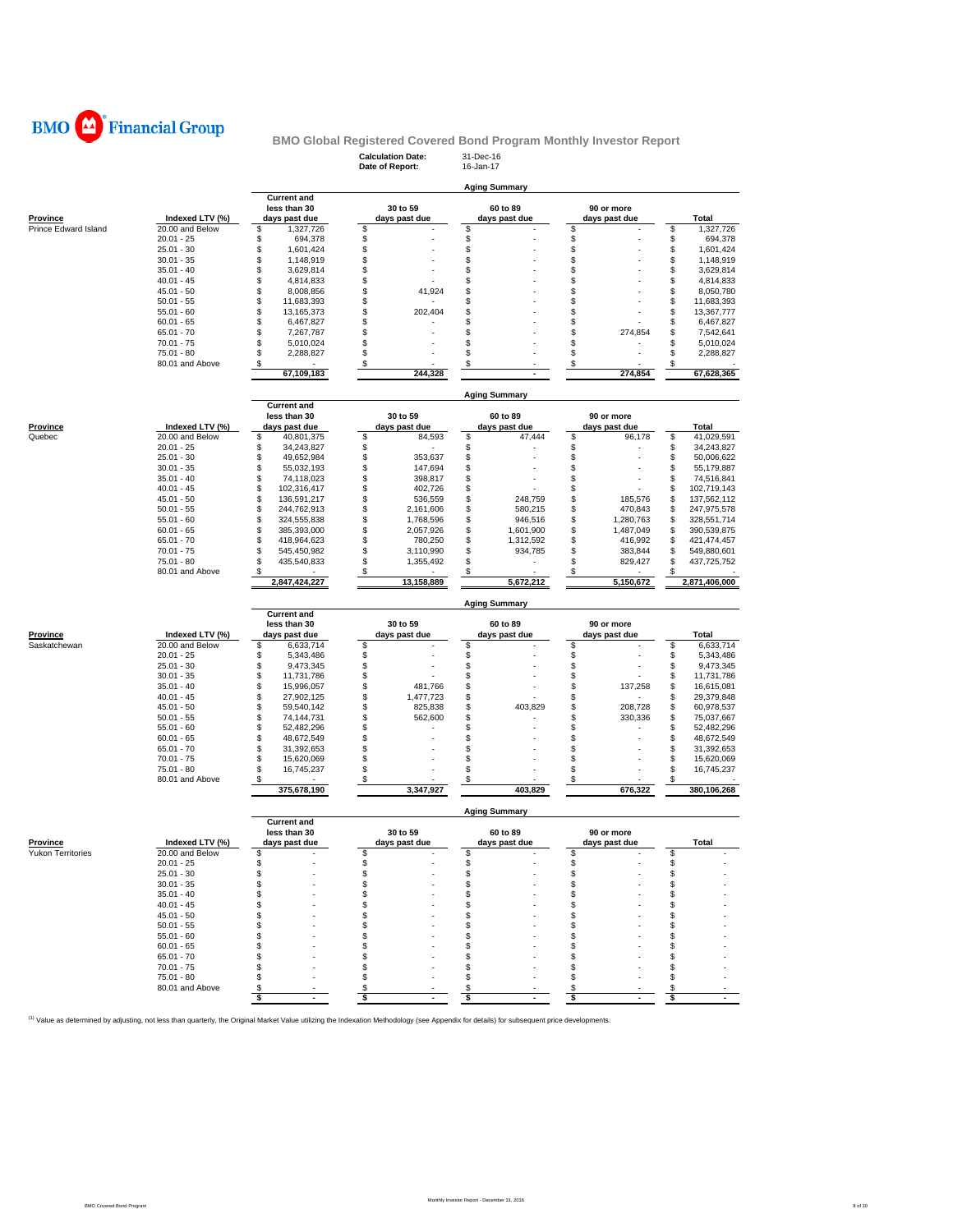

Cover Pool

**BMO Global Registered Covered Bond Program Monthly Investor Report**

**Calculation Date:** 31-Dec-16 **Date of Report:** 16-Jan-17

| Current LTV Distribution by Credit Score <sup>(1)</sup> |             |                  |                      |     |               |               |               |                |
|---------------------------------------------------------|-------------|------------------|----------------------|-----|---------------|---------------|---------------|----------------|
|                                                         |             |                  | <b>Credit Scores</b> |     |               |               |               |                |
| Indexed LTV (%)                                         | <600        | $600 - 650$      | 651 - 700            |     | 701 - 750     | 751 - 800     | >800          | Total          |
| 20.00 and Below                                         | 41.427.908  | \$<br>16,030,683 | 49.381.759           | \$. | 110.194.061   | 258.765.194   | 136.875.377   | 612,674,982    |
| $20.01 - 25$                                            | 31.819.604  | 21.495.243       | 47.511.266           |     | 101.809.916   | 221.325.712   | 94.135.482    | 518.097.223    |
| $25.01 - 30$                                            | 35.841.519  | 25.031.553       | 66,500,764           |     | 132.175.384   | 285.844.893   | 118.025.457   | 663.419.570    |
| $30.01 - 35$                                            | 59.197.374  | 38,701,609       | 99.319.515           |     | 231.749.889   | 423.780.501   | 143.904.036   | 996,652,923    |
| $35.01 - 40$                                            | 70.621.461  | 62.277.025       | 175,758,688          |     | 330.136.611   | 598,265,222   | 203,293,319   | 1,440,352,325  |
| $40.01 - 45$                                            | 86.281.442  | 110.612.712      | 277.448.322          |     | 572,703,857   | 998,663,659   | 280,440,298   | 2,326,150,289  |
| $45.01 - 50$                                            | 92.082.661  | 133.439.499      | 308,396,902          |     | 646.354.239   | 988.230.374   | 263.881.424   | 2,432,385,099  |
| $50.01 - 55$                                            | 96.427.450  | 174.813.837      | 417.270.926          |     | 827,844,858   | 1.044.034.247 | 257.019.337   | 2.817.410.656  |
| $55.01 - 60$                                            | 90,138,156  | 158,244,557      | 440,208,841          |     | 782,280,017   | 963,379,092   | 196,856,756   | 2,631,107,419  |
| $60.01 - 65$                                            | 80.947.120  | 161.179.001      | 415.006.157          |     | 777.592.752   | 912,855,654   | 179,947,938   | 2,527,528,623  |
| $65.01 - 70$                                            | 63.302.811  | 142.065.997      | 364,124,759          |     | 676.761.068   | 697,554,705   | 118,093,344   | 2,061,902,685  |
| $70.01 - 75$                                            | 54.512.564  | 131.321.134      | 315.927.001          |     | 529.866.508   | 521.303.252   | 86.289.725    | 1,639,220,185  |
| $75.01 - 80$                                            | 16,733,058  | 105,028,643      | 306,597,754          |     | 523,955,258   | 536,632,236   | 83,470,788    | 1,572,417,736  |
| 80.01 and Above                                         |             |                  |                      |     |               |               |               |                |
|                                                         | 819,333,127 | 1,280,241,493    | 3.283.452.654        |     | 6.243.424.419 | 8.450.634.740 | 2.162.233.282 | 22.239.319.714 |

(1) Value as determined by adjusting, not less than quarterly, the Original Market Value utilizing the Indexation Methodology (see Appendix for details) for subsequent price developments.